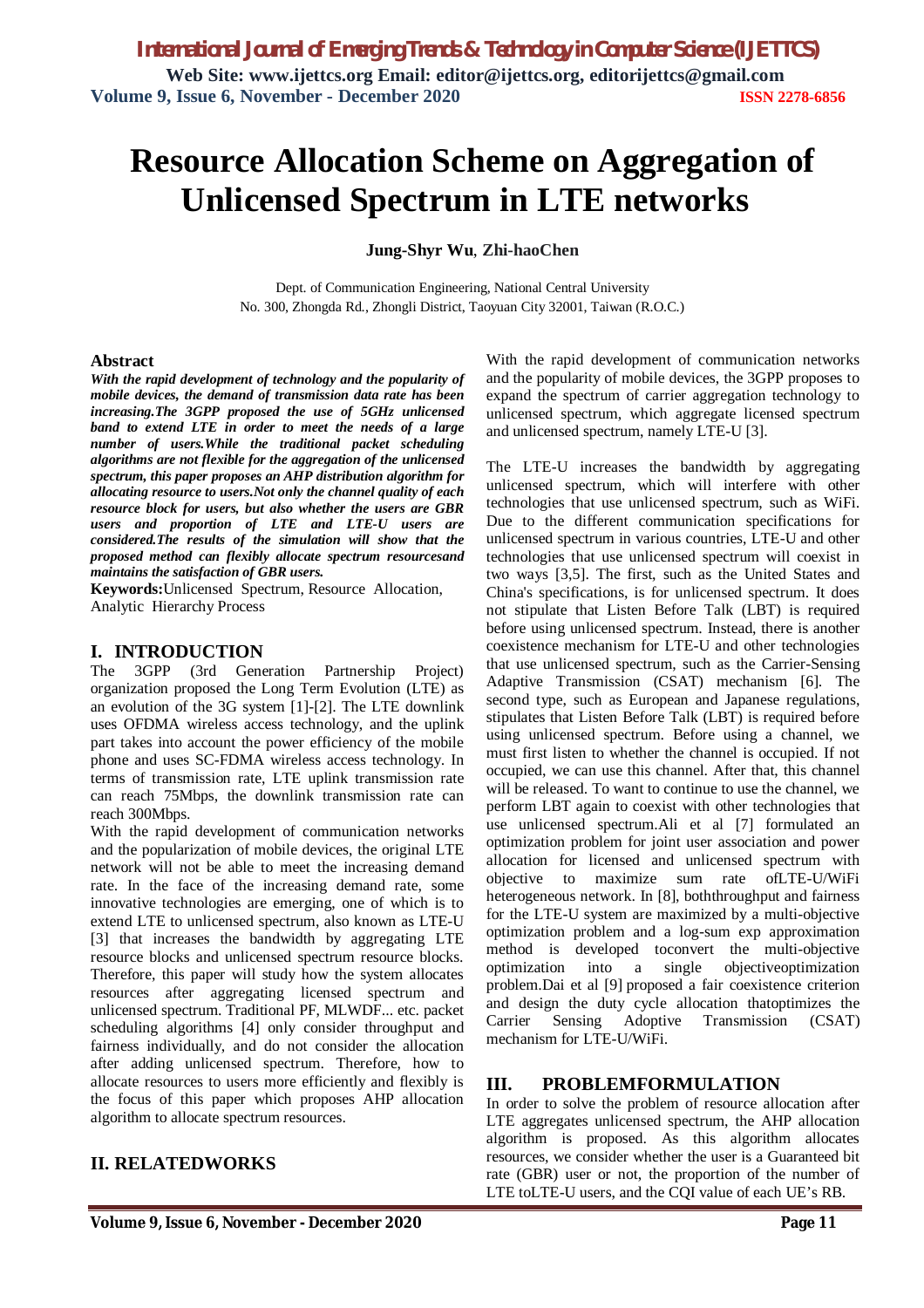**Web Site: www.ijettcs.org Email: editor@ijettcs.org, editorijettcs@gmail.com Volume 9, Issue 6, November - December 2020 ISSN 2278-6856**

The LTE-Advanced achieves high user bandwidth by aggregating multiple LTE carrier units, but no matter how the carrier units are aggregated, the throughput that can be improved is still limited because the spectrum resources

 $\overline{r_i}(t) = \beta \cdot \overline{r_i}(t-1) + (1-\beta) \cdot r_i(t) \quad 0 \le \beta \le 1$ ..........(2)<br>that operators can use are still the original carrier units, In the future, 5G may carry out carrier aggregation on unlicensed spectrum. Its main purpose is to increase the available spectrum resources and effectively improve system throughput. The aggregated unlicensed spectrum will lock on the 5GHz band with a large bandwidth up to 500MHz, and more unlicensed frequencies in the 5GHz band will be open in the future, so this paper will discuss when the licensed spectrum and unlicensed spectrum are aggregated , how should the system allocate resource blocks to users.

#### **3.1 System Architecture**

When the user enters the system through admission control, the base station will assign the carrier unit of the licensed band to the user through the carrier unit allocation algorithm. At this time, the assigned carrier unit will be

regarded as PCC

$$
m(i,j) = \begin{cases} \frac{r_i(t)}{\overline{r_i}(t-1)} i \in NRT\\ -\log \delta_i \cdot \frac{p_{HOL_i}}{r_i} \cdot \frac{r_i(t)}{\overline{r_i}(t-1)} i \in RT \end{cases} \tag{3}
$$

(Primary component carrier), the resource blocks in the carrier unit are allocated to users according to the packet scheduling algorithm, so that the data to be transmitted is loaded on the resource blocks in the carrier unit for transmission. Since expanding LTE-Advanced to unlicensed spectrum, this paper treats unlicensed band carrier units as SCC (Secondary component carriers) for use. When PCC resource blocks are allocated, LTE-U users will compete the resource block in the unlicensed carrier band unit.

After the user enters the system through admission control, it is judged whether the user's location is within the service range of the unlicensed spectrum in order to decide whether to aggregate the unlicensed spectrum for use, otherwise the user can only use licensed spectrum. Afterwards, according to the packet scheduling algorithm, we allocate the resource blocks in each carrier unit to users. In this paper, the Proportional Fair (PF)algorithm [10], Modified Largest Weighted Delay First (MLWDF) algorithm [11] and AHP allocation algorithm are used for the packet scheduling algorithm.

The Proportional Fair (PF) algorithm considers both throughput and fairness. Manyalgorithms base on PF. PF gives priority of resource usage to UE with better channelquality. Thus, a less considerate algorithm could let UE with better channel qualityoccupy valuable resource and pretend UE with poor channel quality to have enoughresource, even starve to death. The feature of PF algorithm is that it can lower the weightof the UE which has higher resource usage rate for a longtime at any time.PF is able toallow disadvantage UE to be allocated with proper resources fairly. To take into accountof channel quality and throughput boost, the algorithm is demonstrated by the followingequation.

In Equation (1):

- 1.  $r_i(t)$  denotes the transmission rate of the data flow in time point  $t$ . Channel quality and throughput are both considered. The bigger the value of  $r_i(t)$ , the higher the priority of the data flow. For fairness of resource allocation,  $\overline{r_i}(t-1)$  is used for modification.
- 2.  $\overline{r_i}(t-1)$  is regarded as the average transmission rate from the  $i<sup>th</sup>$  data flow to  $t - 1$ . The larger the value of  $\overline{r_i}(t)$ , the lower the priority. If average rate increases, the weight decreases. Equation (2) figure out  $\overline{r_i}(t)$ .  $\beta$  value is designed as a parameter to make minor modification in order to control the ratio of average rate to attainable rate.

The Modified Largest Weighted Delay First (MLWDF) has a largest weighted delaycontrol mechanism. It possesses the advantage which PF does and considers servicequality. It guarantees real-time data transmission rate. To take into account head-of-line packet latency and packet loss rate, the algorithm is demonstrated with the equation asfollows.

MLWDF processes Real Time (RT) data and Non-Real-Time (NRT) data separately. NRT data is processed usingPF's method. Yet, with regard to RT data, packet latency and loss rate must be taken into consideration. Therefore, in Equation (3), denotes acceptable loss rate.  $D_{Hi}$ is the latency of data flow . is the upper limit of the latency of data flow . Compared to the equation of NRT data, RT data transmission contains an additionalparameterofweight,  $-\log \delta_i \cdot \frac{D_{HOL_i}}{\tau_i}$  for increasing the algorithm's stability.

#### **AHP allocation algorithm**

For allocating resource blocks, the AHP allocation algorithm not only considers the user's channel quality indicators for each resource block, but also the proportion of the number of LTE and LTE-U users and whether they are GBR users or not. The following will introduce the two methods used in the AHP allocation algorithm, namely the simple weighting method (Simple Additive Weighting, SAW)and the hierarchical analysis method in multiattribute decision making (Analytic Hierarchy Process, AHP) [12]-[13].

**Simple Additive Weighting (SAW)**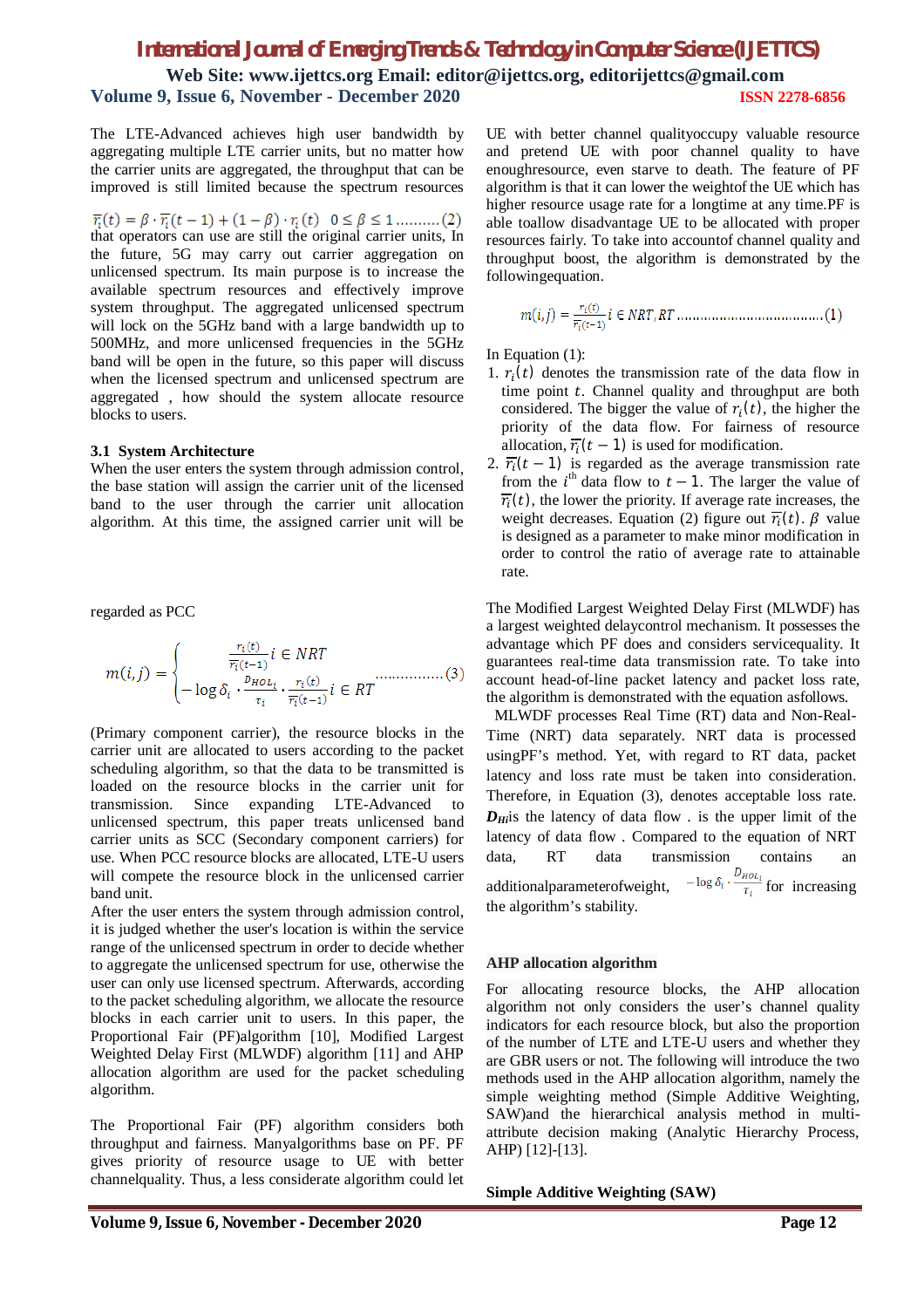### *International Journal of Emerging Trends & Technology in Computer Science (IJETTCS)* **Web Site: www.ijettcs.org Email: editor@ijettcs.org, editorijettcs@gmail.com Volume 9, Issue 6, November - December 2020 ISSN 2278-6856**

Multi-attribute Decision Making (Multi-attribute Decision Making) is often used to help decision makers choose an ideal solution from a limited number of options. There are usually multiple variables that affect the decision. The variables in the plan are evaluated and all the plans are sorted in order to select an ideal plan.

There are many methods for multi-attribute decisionmaking, but they can be divided into three categories based on the type of data provided by the decision maker. According to the classification of multi-attribute decisionmaking methods proposed by Hwang and Yoon [12], the third type of multi-attribute decision-making methods that can obtain the basic information feature type of user's preference for attributes includes simple weighting method (SAW) and hierarchical weighting method (HAW), ideal solution (TOPSIS), selection method (ELECTRE)... etc. Different methods have different principles of decisionmaking. Simple weighting methods and hierarchical weighting methods are used to select options with the greatest effectiveness, ideal solutions have the greatest relationship with the ideal solution, and the selection method best meets the consistency measurement. However, no matter what method is used, it has little effect on the final result. The goal of this section is to discuss how to allocate resource blocks, so Simple Additive Weighting (SAW) is adopted.

The simple weighting method selection scheme is based on the weight value of each evaluation standard, multiplied by the normalized value of the evaluation standard, and then the total score obtained is compared. The solution with the highest total score is selected and the formula of the simple weighting method is as follows:

$$
K = \arg \max \left( \frac{\sum_{j=1}^{m} w_j * r_{ij}}{\sum_{j=1}^{m} w_j} \right) \quad i = 1...n \text{ , } j = 1...m \text{ .........(4)}
$$

In Equation (4), K is the selected plan, n is the number of alternative plans, m is the number of evaluation criteria, W<sub>j</sub> is the weight of the evaluation criteria, and  $\sum_{j=1}^{m} W_j$  = 1. The parameter $r_{ij}$  is the normalized value of evaluation criterion j in option I and the normalization process is based on the attributes of each evaluation criterion. If the evaluation criterion is a benefit attribute, the normalization method is shown in Equation (5). Otherwise if the criterion is the cost attribute, the normalization method is as in Equation (6)

 = ݎ ଡ଼ౠ ଡ଼ౠ ౣ౮i=1…n,j=1…m…………(5) = ݎ ೕ ೕ i=1…n,j=1…m ………(6)

Where  $X_{ij}$  is the original evaluation value of the evaluation criterion j in the alternative scheme i,  $X_j^{max}$  and  $X_j^{min}$ respectively represent the maximum value and the minimum value in the evaluation criterion j. After the evaluation standard is normalized,  $r_{i,i}$  will lie between 0 and 1. Usually the basic assumption of the simple

weighting method is that each evaluation standard needs to be completely independent, which means that the contribution of each evaluation standard is independent of other evaluation standards. This paper uses a simple weighting method for allocating resource blocks. The evaluation criteria for allocating resource blocks include whether they are GBR users, the channel quality index CQI corresponding to each resource block and the proportion of the number of LTE and LTE-U users. The formula as follows:

 $K = \arg \max (RB_i)$  i=1 \cdot 2 \cdot 3 \cdot 4....  $RB_i = \frac{GBR_i * W_{GBR} + CQI_i * W_{COI} + \text{LTE ratio}_i * W_{tte-ratio}}{W_{tree} + W_{crit} W_{tot}} \dots \dots \dots \dots (7)$  $W_{GBR} + W_{CQI} + W_{lte-ratio}$ 

In Equation (7),  $RB<sub>i</sub>$  is the total score of resource block i,  $GBR_i$  is whether the i-th user is a GBR user. A GBR user is given a value of 0.7, otherwise a value of 0.5 is given. The  $CQI_i$  is the user's normalized value of the channel quality index of resource block i, LTE Ratio is the number ratio between LTE users and LTE-Uusers  $\left(\frac{L}{LT_{number}+LT_{number}}\right)$ ,  $W_{GBR}$  is the weight of GBR, LTE <u>number</u>  $W_{COI}$  is the weight of the channel quality index. We have

 $W_{GBR} + W_{CQI} + W_{lte\ ratio} = 1............ (8)$ 

and the weights  $W_{GBR} \cdot W_{COI} \cdot W_{lte\ ratio}$  are calculated based on the method of AHP hierarchical analysis, which will be explained in detail below.

The main purpose of the Analytic Hierarchy Process (AHP) is to assist decision makers in solving the problems they face, to express the concept of decision makers' decisionmaking through visual hierarchical relationships, and to evaluate the relative importance of various evaluation criteria. Finally, the weight value of each evaluation standard is calculated.

The Analytic Hierarchy Process (AHP) was developed by Thomas L. Saaty [14]. It is mainly used in uncertain situations and decision-making problems with multiple evaluation criteria. The method is divided into 4 steps, which are 1. Establishing a hierarchical structure, 2. Establishing a paired comparison matrix, 3. Calculating weights, and 4.Consistency verification, which will be introduced as follows.

### **Step 1. Build a hierarchy**

Figure 1 is an analysis diagram of the hierarchical structure established for allocating resource blocks. The first layer is the problem to be solved, the second layer is the evaluation criteria that affect the decision of the first layer, and the third layer is the options that can be selected.

### **Step 2. Build a pairwise comparison matrix**

Table 1 is the evaluation scale. This step is to compare the evaluation criteria, and establish the relative importance between the evaluation criteria through the evaluation scale.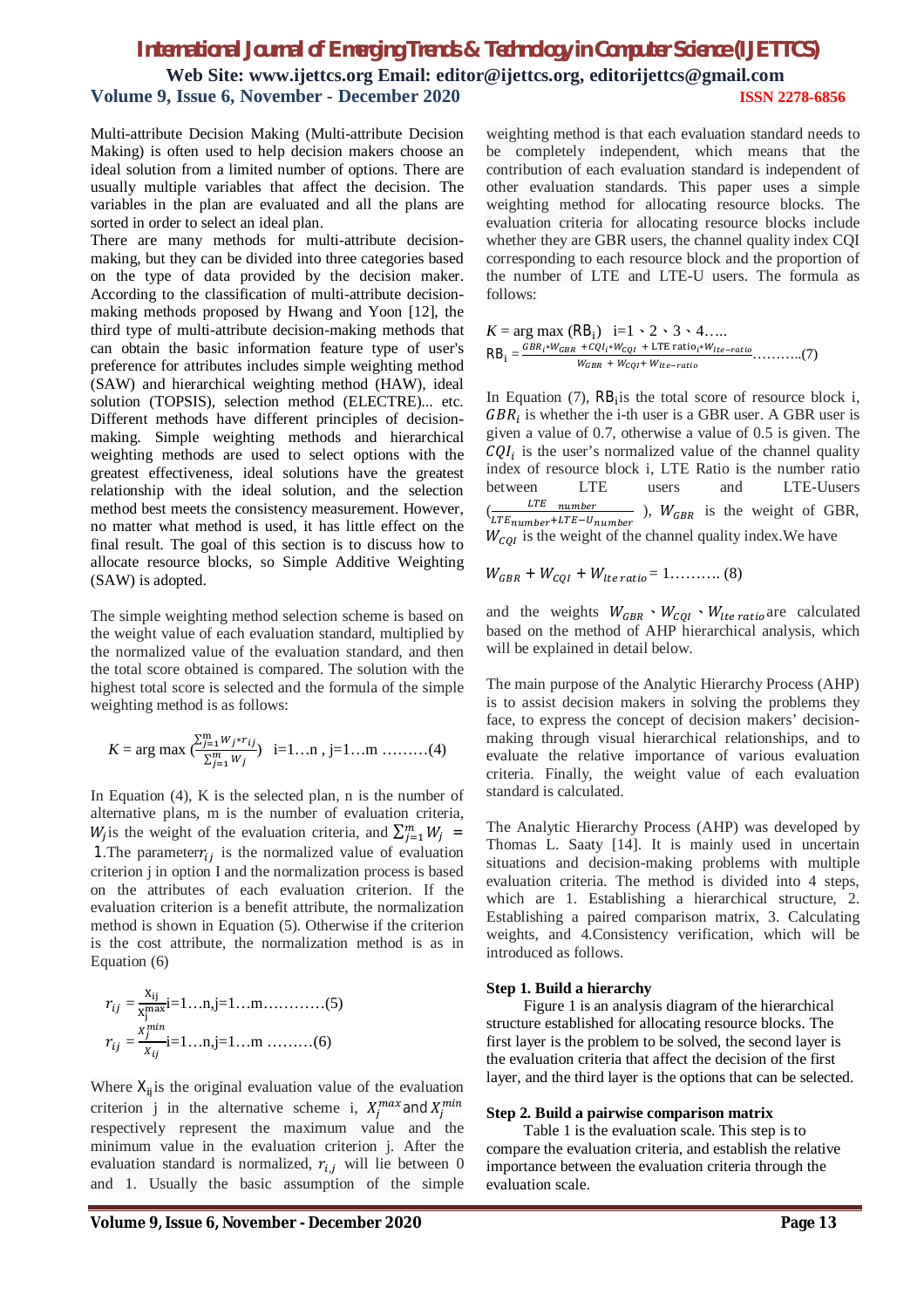### *International Journal of Emerging Trends & Technology in Computer Science (IJETTCS)* **Web Site: www.ijettcs.org Email: editor@ijettcs.org, editorijettcs@gmail.com Volume 9, Issue 6, November - December 2020 ISSN 2278-6856**



**Figure**. **1** Hierarchical structure

| scale       | definition                            | description                                                                          |
|-------------|---------------------------------------|--------------------------------------------------------------------------------------|
| 1           | <b>Equal Importance</b>               | The contribution of the<br>two comparison schemes<br>is of equal importance          |
| 3           | <b>Moderate</b><br><b>Importance</b>  | <b>Experience and judgment</b><br>are slightly inclined to<br>prefer a certain plan  |
| 5           | <b>Essential</b><br><b>Importance</b> | <b>Experience and judgment</b><br>have a strong tendency to<br>prefer a certain plan |
| 7           | <b>Very Important</b>                 | <b>Actually shows a very</b><br>strong preference for a<br>certain plan              |
| 9           | <b>Extreme</b><br>Important           | There is enough evidence<br>to definitely like a certain<br>plan                     |
| 2,4,6,<br>8 | intermediate<br>values                |                                                                                      |

**Table 2:**Pairwise comparison matrix

|          | <b>CQI</b> | LTE user   | <b>GBR</b> |
|----------|------------|------------|------------|
|          |            | ratio      |            |
| COI      |            |            |            |
| LTE user |            |            |            |
| ratio    |            |            |            |
| GBR      | /5         | $\sqrt{3}$ |            |

Table 2 is the pairwise comparison matrix established after the evaluation criteria are compared. The comparison criteria are based on experience and judgment. In determining the evaluation scale, we allocate resource blocks to focus on CQI and the proportion of LTE people. The relative importance scale of GBR is 5, and the relative importance scale of the number of LTE people is 3 compared to GBR, and the relative importance scale of CQI to the number of people is 1. When the lower triangle of the matrix is established, the upper triangle of the matrix is the inverse of the lower triangle.

### **Step 3.Calculate weight**

After the pair comparison matrix is established, the eigenvectors and eigenvalues of the pair comparison matrices are then calculated where the the maximum eigenvalue $\lambda_{\text{max}}$  corresponding to eigenvector is the weight. There are four approximate methods commonly used to calculate eigenvectors, namely, Average of Normalized Columns, Normalization of the Row Average, and Normalization of the Inverse column Sum, and the method of Normalization of the Geometric Mean of the rows. This paper uses the column vector geometric mean method and the formula is as follows:

$$
W_i = \left(\prod_{j=1}^n a_{ij}\right)^{1/n} / \sum_{i=1}^n \left(\prod_{j=1}^n a_{ij}\right)^{1/n} i, j = 1, 2, ..., n \dots (9)
$$

In Equation (9), $W_i$  is the weight value of the evaluation criterion i,  $a_{ij}$  is the value in the comparison matrix, and n is the order of the matrix. The application of this formula in this paper is as follows:

$$
\begin{bmatrix} 1 & 1 & 5 \\ 1 & 1 & 3 \\ 1/5 & 1/3 & 1 \end{bmatrix} \rightarrow \begin{bmatrix} \sqrt[3]{5}/\sqrt[3]{5} + \sqrt[3]{3} + \sqrt[3]{1/15} \\ \sqrt[3]{3}/\sqrt[3]{5} + \sqrt[3]{3} + \sqrt[3]{1/15} \\ \sqrt[3]{1/15}/\sqrt[3]{5} + \sqrt[3]{3} + \sqrt[3]{1/15} \end{bmatrix} \rightarrow \begin{bmatrix} 0.4806 \\ 0.4053 \\ 0.1139 \end{bmatrix}
$$

Among them, 0.4806 is the weight of CQI, 0.4053 is the weight of the proportion ofLTE people, and 0.1139 is the weight of GBR in Equation (7).

### **4.Consistency test**

Based on the basic assumptions of AHP, the pairwise comparison matrix is a consistentmatrix. However, due to the subjective judgment of the decision maker, the pairwisecomparison matrix may not meet the consistency. So Saaty proposed to use the Consistency Index (CI) and consistency Consistency Ratio (CR) to check whether thepairwise comparison matrix achieves consistency, the formula is as follows:

In Eq.11,  $\lambda_{\text{max}}$  is the largest eigenvalue in the paired comparison matrix, and n is the order of the paired comparison matrix. The Consistency Vector (CV) will be used before calculating  $\lambda_{\text{max}}$  as shown below.

$$
C = A \cdot W = \begin{bmatrix} 1 & a_{12} & \cdots & a_{1n} \\ a_{21} & 1 & \cdots & a_{2n} \\ \vdots & \vdots & \vdots & \vdots \\ a_{n1} & a_{n2} & \cdots & 1 \end{bmatrix} \cdot \begin{bmatrix} W_1 \\ W_2 \\ \vdots \\ W_n \end{bmatrix} = \begin{bmatrix} C_1 \\ C_2 \\ \vdots \\ C_n \end{bmatrix} \dots \dots \dots (12)
$$

In Equation (12) A is the pairwise comparison matrix, and W is the matrix of the obtained weight values. The

**Volume 9, Issue 6, November - December 2020 Page 14**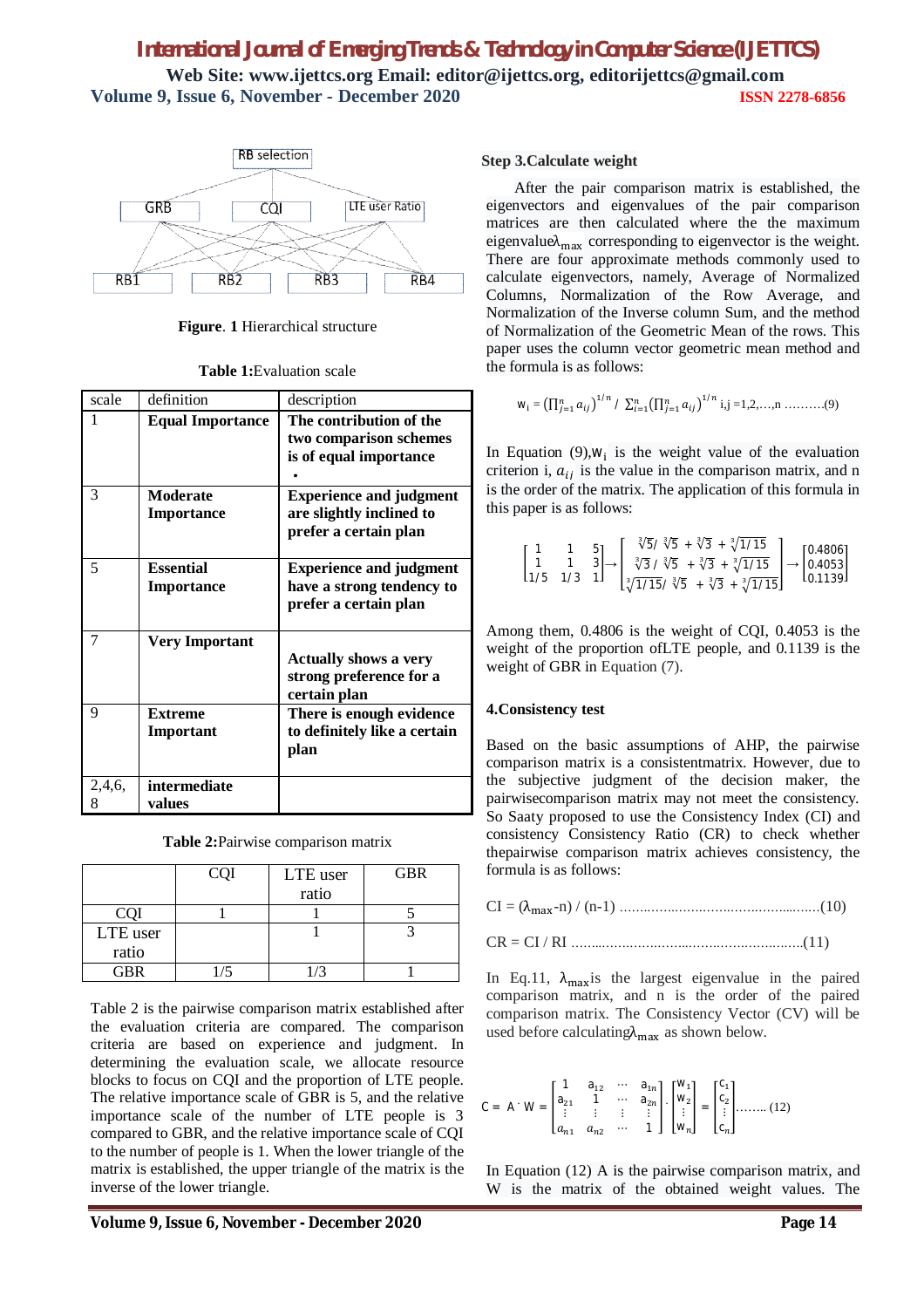**Web Site: www.ijettcs.org Email: editor@ijettcs.org, editorijettcs@gmail.com Volume 9, Issue 6, November - December 2020 ISSN 2278-6856**

formulas for calculating the Consistency Vector (CV) and  $\lambda_{\text{max}}$  are as follows:

$$
CV_{i} = \frac{C_{i}}{W_{i}} \quad ....... (13)
$$

$$
\lambda_{\max} = \frac{\sum_{i=1}^{n}CV_{i}}{n} .........(14)
$$

If CI=0, the comparison matrix is consistent before and after judgment.But CI>0 represents inconsistent judgment before and after, and 0 < CI< 0.1 is an acceptable error. Random Index (Random Index, RI) is amatrix of positive and negative values generated from the evaluationscale 1 to 9. Different CI values are generated under different orders. Thevalue will increase with the increase of the order of thematrix. Usuallyused RI is used based on the random index table summarized by Saaty. Asshown in Table 3, the ratio of the consistency index to the random indexis the consistency ratio. When  $CR < 0.1$ , it means that the pairedcomparison matrix has a satisfactory consistency.

**Table 3:**Random Index

| $\left  \text{order} \right   1   2   3   4   5 $                                                            |  |  |  |  |  | $8 \parallel 9 \parallel 10 \parallel 11 \parallel $ |  |
|--------------------------------------------------------------------------------------------------------------|--|--|--|--|--|------------------------------------------------------|--|
| RI $\begin{bmatrix} 0 & 0 & 0.58 & 0.9 & 0.12 & 0.24 & 32 & 1.41 & 0.45 & 0.49 & 0.51 & \dots \end{bmatrix}$ |  |  |  |  |  |                                                      |  |

Finally, the process applied in this paper is as follows which means that the paired comparison matrix has a satisfactory consistency.

$$
\begin{bmatrix} 1 & 1 & 5 \ 1 & 1 & 3 \ 1/5 & 1/3 & 1 \ \end{bmatrix} \begin{bmatrix} 0.4806 \ 0.4053 \ 0.139 \end{bmatrix} \cong \begin{bmatrix} 1.4554 \ 1.2276 \ 0.3451 \end{bmatrix}
$$

$$
\lambda_{\text{max}} = \frac{\sum_{i=1}^{n} \text{CV}_i}{n} = \frac{\frac{1.4554}{0.4806} + \frac{1.2276}{0.4053} + \frac{0.3451}{0.1139}}{3} = 3.029
$$

$$
\text{CI} = (3.029 - 3) / (3 - 1) = 0.0145
$$

 $CR = C1/RI = 0.0145/0.58 = 0.025$ 

#### **IV. SIMULATION RESULTS AND DISCUSSION**

Table 4 shows the system environment and parameters simulated in this paper as follows:

| Downlink wireless access | <b>OFDMA</b> |
|--------------------------|--------------|
| technology               |              |
| CC Bandwidth             | 20MHz        |
| Number of RB per CC      | 100          |
| Number of Licensed CC    |              |
| Number of Unlicensed CC  |              |

| Traffic Type       | GBR: Video   |
|--------------------|--------------|
|                    | Non-GBR: FTP |
| Number of UE       | Video: 20-70 |
|                    | FTP: 30-80   |
| GBR guaranteed bit | Video: 2Mbps |
| rate(bps)          |              |

**Table 5** is the modulation technology used in the simulation of this paper where efficiency refers to the number of bits that can be loaded by an RB. The relationship with the modulation and code rate as shown in Eq. 15, and the relationship between bits per RB per subframe and efficiency is shown in Eq. 16 which means that there are two RBs in one subframe, and one RB is composed of 12 subcarriers multiplied by 6 OFDM symbols.

efficiency = 
$$
log_2
$$
<sup>modulation</sup> \*<sup>code rate</sup> (15)

bits per RB per subframe =  $2 * 12 * 6 *$  efficiency ........(16)

**Table 5:**CQI Table

| CQI            | modulation  | code    | efficiency   |
|----------------|-------------|---------|--------------|
| index          |             | rate    |              |
|                |             | $*1024$ |              |
| 0              |             |         | out of range |
| $\mathbf{1}$   | <b>QPSK</b> | 78      | 0.1523       |
| $\overline{c}$ | <b>QPSK</b> | 120     | 0.2344       |
| 3              | <b>QPSK</b> | 193     | 0.3770       |
| 4              | <b>QPSK</b> | 308     | 0.6016       |
| 5              | <b>QPSK</b> | 449     | 0.8770       |
| 6              | <b>QPSK</b> | 602     | 1.1758       |
| 7              | 16QAM       | 378     | 1.4766       |
| 8              | 16QAM       | 490     | 1.9141       |
| 9              | 16QAM       | 616     | 2.4063       |
| 10             | 64QAM       | 466     | 2.7305       |
| 11             | 64QAM       | 567     | 3.3223       |
| 12             | 64QAM       | 666     | 3.9023       |
| 13             | 64QAM       | 772     | 4.5234       |
| 14             | 64QAM       | 873     | 5.1154       |
| 15             | 64QAM       | 948     | 5.5547       |

In the simulation of this paper, two different types of traffic are used, namely Video and FTP, where Video is a GBR type and FTP is a non-GBR type. Video parameters are shown in Table 6 and FTP file size is 50Mbytes.

**Table 6:** Video parameter

| Number of packets in a |  |
|------------------------|--|
| frame                  |  |
| <b>FPS</b>             |  |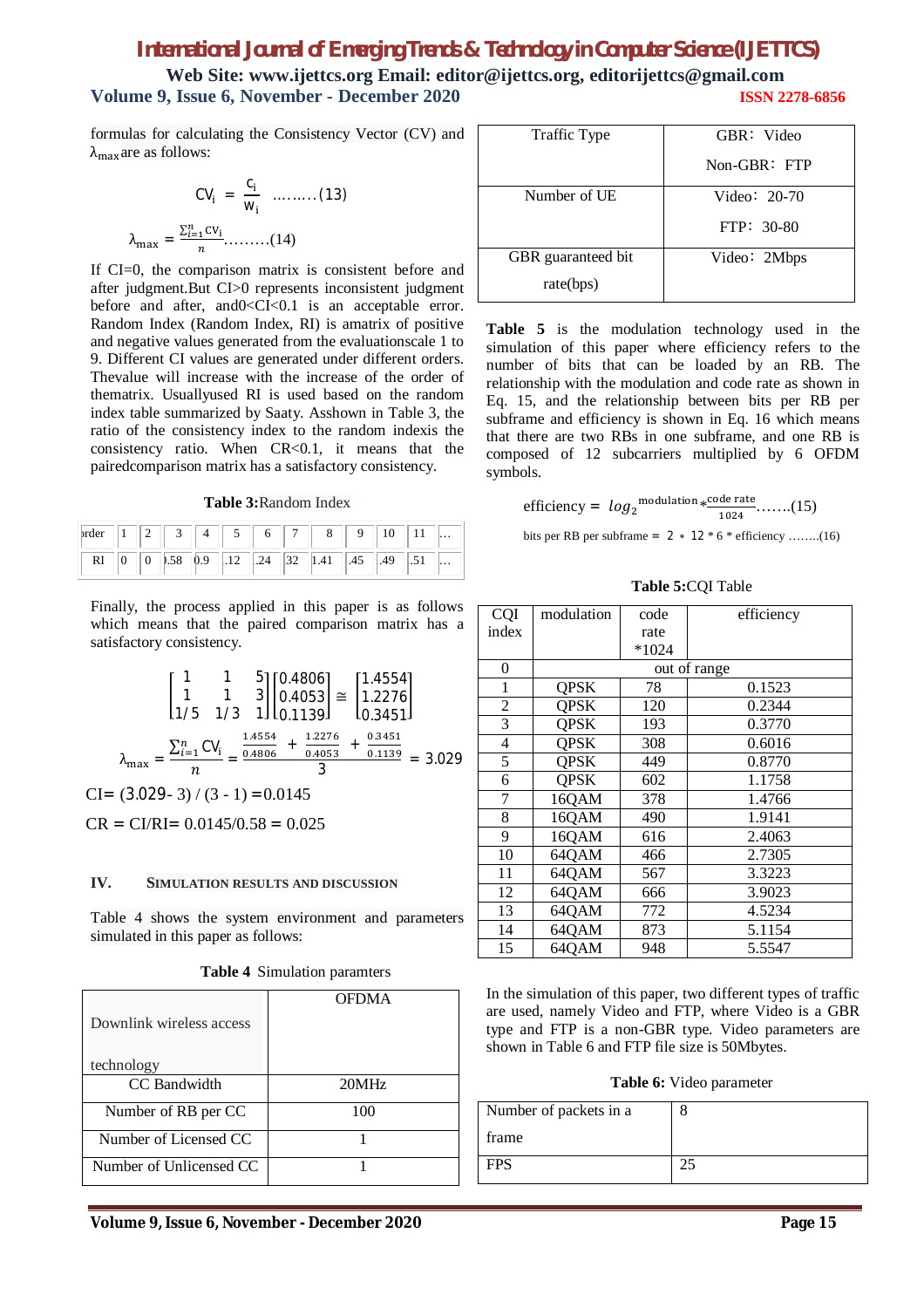**Web Site: www.ijettcs.org Email: editor@ijettcs.org, editorijettcs@gmail.com Volume 9, Issue 6, November - December 2020 ISSN 2278-6856**

| Inter-arrival time between | 40ms               |
|----------------------------|--------------------|
| each frame                 |                    |
| Inter-arrival time between | Mean 5ms           |
| each packet                |                    |
| Packet (slice) size        | Mean 1375 Bytes    |
| Average data rate          | 2Mbps              |
| Video length               | As simulation time |

In the simulation, there are three resource block allocation methods are compared, namely the Proportional Fair algorithm, the Modified Largest Weighted Delay First algorithm, and the AHP allocation algorithm used in this paper.

As the AHP allocation algorithm proposed in this paper, it will not only consider the channel quality of each resource block for users, but also based on whether it is a GBR user and the proportion of LTE and LTE-U users. The simulation results show that the method proposed in this paper has more flexible resource allocation compared with other methods.

 $\triangleright$  Ratio of Satisfactionis defined as follows.







From Figure 2., it can be seen that the AHP distribution algorithm and the M-LWDF distribution algorithm have similar satisfaction levels, while the satisfaction of the PF distribution algorithm is significantly lower than the other two. That is because the AHP distribution algorithm and the M-LWDF distribution algorithm have similar satisfaction levels. The M-LWDF distribution algorithm considers the quality of service and guarantees the instantaneous flow rate during distribution, while the PF distribution algorithm does not consider this.



**Figure3**LTEthroughput (Video user=40, FTP

#### user= $60$ , LTE user= $100$ )

It can be seen from Figure 3 that when the number of LTE-U users, the number of fixed LTE, and GBR users is changed, the LTE user throughput of the AHP allocation algorithm is better than the PF algorithm and the M-LWDF algorithm. When the number of LTE-U users is small, the throughput of the PF allocation algorithm is slightly higher than that of the M-LWDF allocation algorithm. However, as the number of LTE-U users is large, the performance of the PF allocation algorithm can be seen slightly lower than the M-LWDF allocation algorithm.



#### **Figure 4** LTE-Uthroughput

It can be seen from Figure 4that the LTE-U user' throughputs of the PF allocation algorithm and the M-LWDF allocation algorithm are higher than that of the AHP allocation algorithm, and when the number of LTE-U users is small, the throughput of PF allocation is slightly lower than that of the M-LWDF allocation algorithm. But when the number of LTE-U users is large, it can be seen that the throughput of the PF allocation algorithm is slightly higher than the M-LWDF allocation algorithm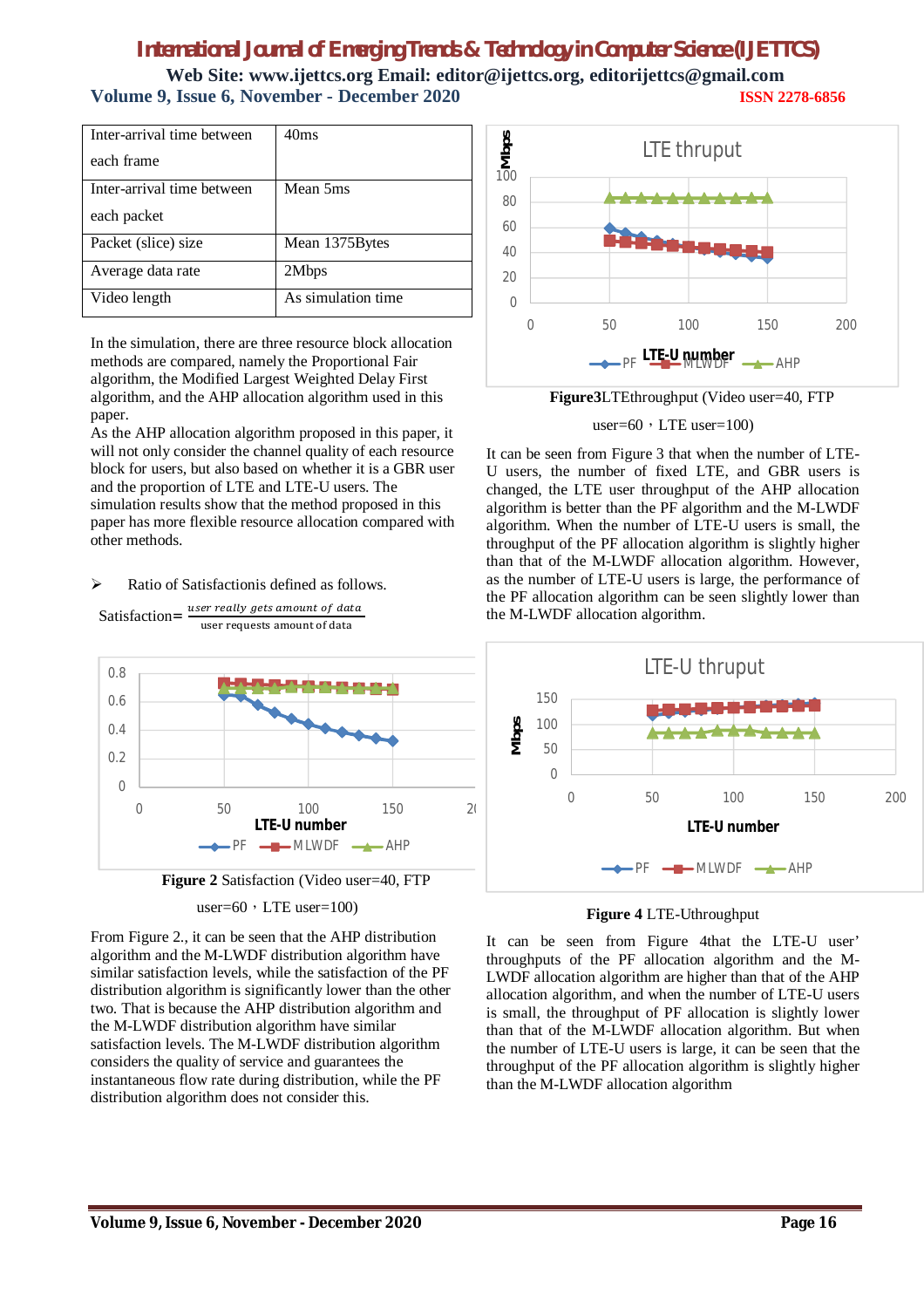**Web Site: www.ijettcs.org Email: editor@ijettcs.org, editorijettcs@gmail.com Volume 9, Issue 6, November - December 2020 ISSN 2278-6856**



**Figure 5GBR** thruput (LTE-U= $120 \cdot LTE$ user= $100$ )

It can be seen from Figure 5 that the GBR user throughput of the AHP allocation algorithm is higher than that of the M-LWDF allocation algorithm, and the M-LWDF allocation algorithm is higher than that of the PF allocation algorithm. In the AHP allocation algorithm, when different users have the same channel quality index, GBR users will have higher scores than non-GBR users and they have a higher chance of obtaining resources so that GBR user throughput will be promote.



**Figure 6:**PF throughput



**Figure 7:** M-LWDF throughput



**Figure8**AHP throughput (LTE-U=120, LTE

 $user=100$ 

From Figure 6 to Figure 8, it can be clearly seen that after considering the aggregation of unlicensed spectrum resources, the PF and M- LWDF allocation algorithms are not flexible enough for resource allocation. Only the throughput of LTE-U users has increased significantly and there is no increase for LTE users. In the AHP allocation algorithm, because the proportion of LTE and LTE-U people and the channel quality of each resource block for users are considered, LTE users will get more resources and LTE-U users can also get good throughput because they have LTE-U resources available.

### **V. Conclusion**

In the LTE-Advanced network environment, this paper proposed an AHP allocation algorithm by aggregating licensed spectrum and unlicensed spectrum. Not only the channel quality of each resource block for users , but also whether the users are GBR users and proportion of LTE and LTE-U users are considered. In addition to maximizing system throughput, it will also take into account service quality to ensure the performance of real-time traffic by dynamically adjusting amount of resource blocks. Thus, the AHP allocation algorithm can be more flexible enough to allocate resources and maintains the satisfaction of GBR users.

### **Reference**

- [1] S. Sesia, I. Toufik, and M. Baker, "LTE, The UMTS Long Term Evolution: From Theory Practice,"WILEY-INTERSCIENCE, Apr. 2009
- [2]A. Ghosh, R. Ratasuk, B. Mondal, N. Mangalvedhe and T. Thomas "LTE-Advanced : next-generation wireless broadband technology", IEEE Wireless Communications, Vol. 17, No. 3, 2010, pp. 10-22.
- [3] M. Hadi, "Extending the benefits of LTE to unlicensed spectrum" , Proceedings of International Conference on Information and Communication, 2015, Pakistan, pp. 1-4.